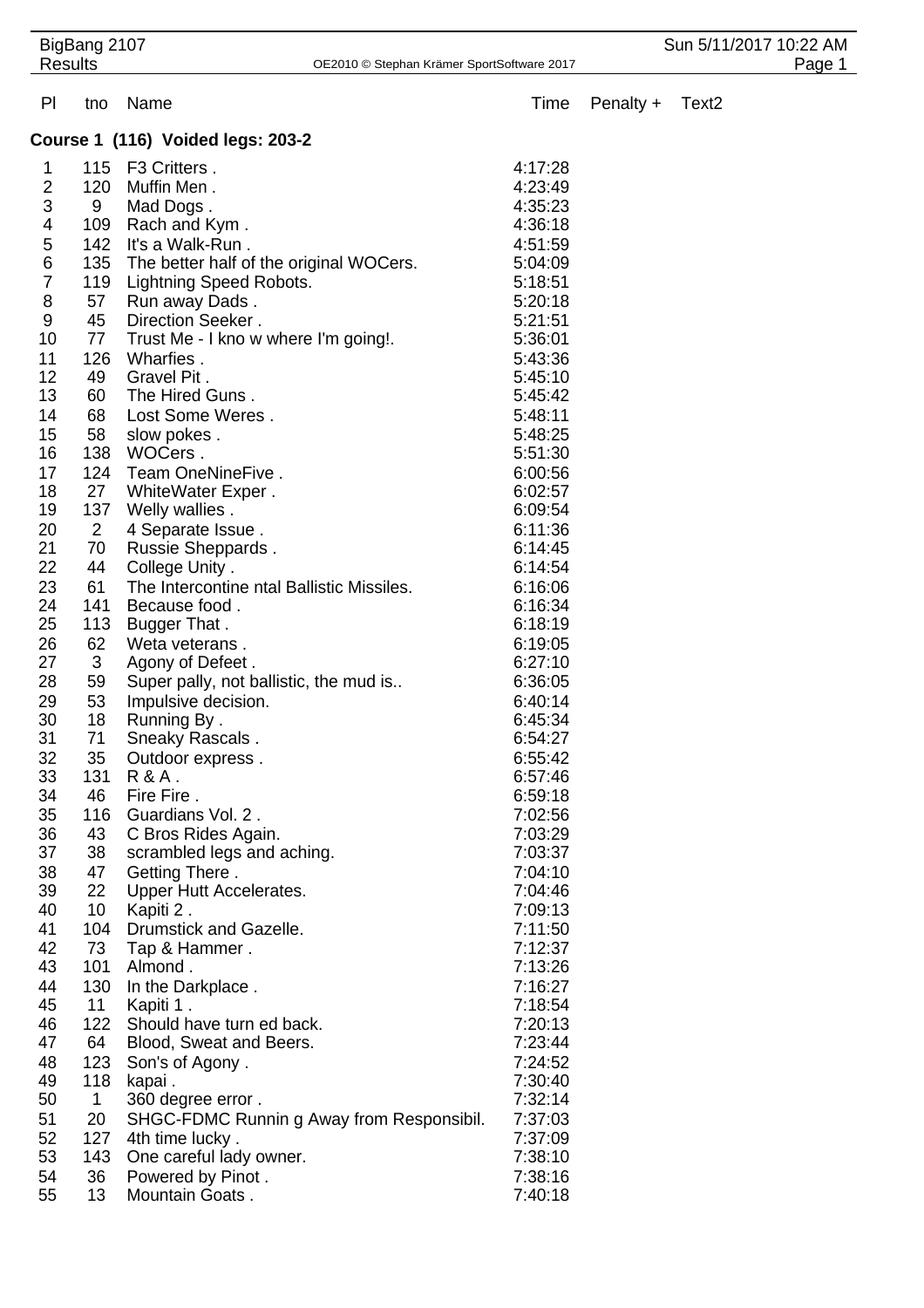| BigBang 2107<br><b>Results</b><br>OE2010 © Stephan Krämer SportSoftware 2017 |                |                                            | Sun 5/11/2017 10:22 AM<br>Page 2 |                          |                              |  |  |
|------------------------------------------------------------------------------|----------------|--------------------------------------------|----------------------------------|--------------------------|------------------------------|--|--|
|                                                                              |                |                                            |                                  |                          |                              |  |  |
| PI                                                                           | tno            | Name                                       | Time                             | Penalty +                | Text <sub>2</sub>            |  |  |
| Course 1 (116) Voided legs: 203-2<br>(cont.)                                 |                |                                            |                                  |                          |                              |  |  |
| 56                                                                           | 6              | FD/SH College juniors.                     | 7:41:09                          |                          |                              |  |  |
| 57                                                                           | 26             | WAR 4.                                     | 7:42:10                          |                          |                              |  |  |
| 58                                                                           | 78             | Zenith Fitness.                            | 7:43:02                          |                          |                              |  |  |
| 59                                                                           | 23             | WAR 1.                                     | 7:43:25                          |                          |                              |  |  |
| 60                                                                           | 139            | Soft hands big heart.                      | 7:43:59                          |                          |                              |  |  |
| 61                                                                           | 63             | 2 Hags & 2 Lads.                           | 7:44:13                          |                          |                              |  |  |
| 62                                                                           | 48             | Going Home Drain ed.                       | 7:44:33                          |                          |                              |  |  |
| 63                                                                           | 28             | And still to be found.                     | 7:45:37                          |                          |                              |  |  |
| 64                                                                           | 55             | Puha and Pakeha.                           | 7:46:31                          |                          |                              |  |  |
| 65                                                                           | 39             | The Tawney Adventurers.                    | 7:47:10                          |                          |                              |  |  |
| 66                                                                           | 74             | Team PB.                                   | 7:47:37                          |                          |                              |  |  |
| 67                                                                           | 129            | If you are follo wing us, then youre lost. | 7:49:21                          | $+1:00:00$               | Missed 1 CP                  |  |  |
| 68                                                                           | 140            | Master and padawan.                        | 7:50:54                          |                          |                              |  |  |
| 69                                                                           | 16             | onSLOW down spee.                          | 7:54:18                          |                          |                              |  |  |
| 70                                                                           | 106            | It's all about the Feet.                   | 7:55:24                          |                          |                              |  |  |
| 71                                                                           | 50             | Great Heroic Description.                  | 7:58:51                          |                          |                              |  |  |
| 72                                                                           | 52             | Hairy Hombres.                             | 8:03:42                          |                          |                              |  |  |
| 73                                                                           | 112            | U and me.                                  | 8:04:29                          |                          |                              |  |  |
| 74                                                                           | 65             | Capetei Colama.                            | 8:11:26                          |                          |                              |  |  |
| 75<br>76                                                                     | 134<br>29      | Tears then Beers.<br>Dolce Vita.           | 8:16:47<br>8:26:27               |                          |                              |  |  |
| 77                                                                           | 111            | The Shakes.                                | 8:28:25                          |                          |                              |  |  |
| 78                                                                           | 51             | Guardians of the Groceries.                | 8:30:22                          |                          |                              |  |  |
| 79                                                                           | 67             | If we are lost it's Steve's fault.         | 8:36:33                          |                          |                              |  |  |
| 80                                                                           | 21             | SMS rookies.                               | 8:37:40                          |                          |                              |  |  |
| 81                                                                           | 8              | Francis Douglas / Sacred Heart Gold        | 8:41:33                          |                          |                              |  |  |
| 82                                                                           | 107            | Manawatu Magic.                            | 8:44:47                          |                          |                              |  |  |
| 83                                                                           | 75             | Team PDE (Pre Drink Exercise).             | 8:46:02                          |                          |                              |  |  |
| 84                                                                           | 40             | This could be the start of a Beautifu.     | 8:49:06                          |                          |                              |  |  |
| 85                                                                           | 14             | OC Adventurers.                            | 8:52:52                          |                          |                              |  |  |
| 86                                                                           | 136            | The Midgeeees.                             | 9:00:08                          |                          |                              |  |  |
| 87                                                                           | 72             | Strang navigator.                          | 9:03:53                          |                          |                              |  |  |
| 88                                                                           | 33             | Miss-Adventure.                            | 9:07:07                          |                          |                              |  |  |
| 89                                                                           | 24             | WAR 2.                                     | 9:20:35                          |                          |                              |  |  |
| 90                                                                           | 25             | WAR 3.                                     | 9:23:16                          |                          |                              |  |  |
| 91                                                                           | 103            | Drifters.                                  | 9:37:26                          | $+2:00:00$               | Missed ABC+                  |  |  |
| 92                                                                           | $\overline{7}$ | Fearless Four.                             | 9:39:17                          | $+4:00:00$               | Missed ABC                   |  |  |
| 93                                                                           | 41             | Undertrained and Overconfident.            | 9:40:46                          | $+1:00:00$               | Missed 1 CP                  |  |  |
| 94                                                                           | 117            | Haul'n Arse.                               | 9:47:08                          | $+1:00:00$               | Missed 1 CP                  |  |  |
| 95                                                                           | 30             | Fifty Shades of Awesome.                   | 9:50:17                          |                          |                              |  |  |
| 96                                                                           | 132            | Racing Sardines.                           | 9:55:21                          |                          | <b>Missed ABC</b>            |  |  |
| 97                                                                           | 4              | Boganeers.                                 | 10:41:09                         | $+4:00:00$               | Missed ABC                   |  |  |
| 98                                                                           | 66             | Double Date.                               | 11:00:23                         | $+2:00:00$               | Missed 2 CPs                 |  |  |
| 99<br>100                                                                    | 42<br>15       | Between a walk and a hard pace.            | 11:00:54                         | $+4:00:00$               | Missed ABC                   |  |  |
| 101                                                                          | 69             | OnFire.<br>Riverbank Rascal.               | 11:17:38<br>11:24:50             | $+3:00:00$<br>$+2:00:00$ | Missed 3 CPs<br>Missed 2 CPs |  |  |
| 102                                                                          | 19             | Send the Search Party.                     | 11:38:15                         | +4:00:00                 | Missed ABC                   |  |  |
| 103                                                                          | 79             | Cityfitness.                               | 11:45:58                         | $+3:00:00$               | Missed 3 CPs                 |  |  |
| 104                                                                          | 17             | Otaki College.                             | 11:51:02                         | $+3:00:00$               | Missed 3 CPs+                |  |  |
| 105                                                                          | 32             | Marmaduke Ducks.                           | 11:59:37                         | $+3:00:00$               | Missed 3 CPs                 |  |  |
| 106                                                                          | 110            | The long and the short of it.              | 12:03:17                         | $+3:00:00$               | Missed 3 CPs                 |  |  |
| 107                                                                          | 105            | Freakin' Fabulou s.                        | 12:07:41                         | $+3:00:00$               | Missed 3 CPs                 |  |  |
| 108                                                                          | 108            | Midlife Madness.                           | 12:09:44                         | $+3:00:00$               | Missed 3 CPs                 |  |  |
| 109                                                                          | 76             | The Dangles.                               | 12:14:53                         | $+3:00:00$               | Missed 3 CPs                 |  |  |
| 110                                                                          | 12             | Mad Skiers.                                | 12:19:22                         | $+5:00:00$               | Missed ABC+1                 |  |  |